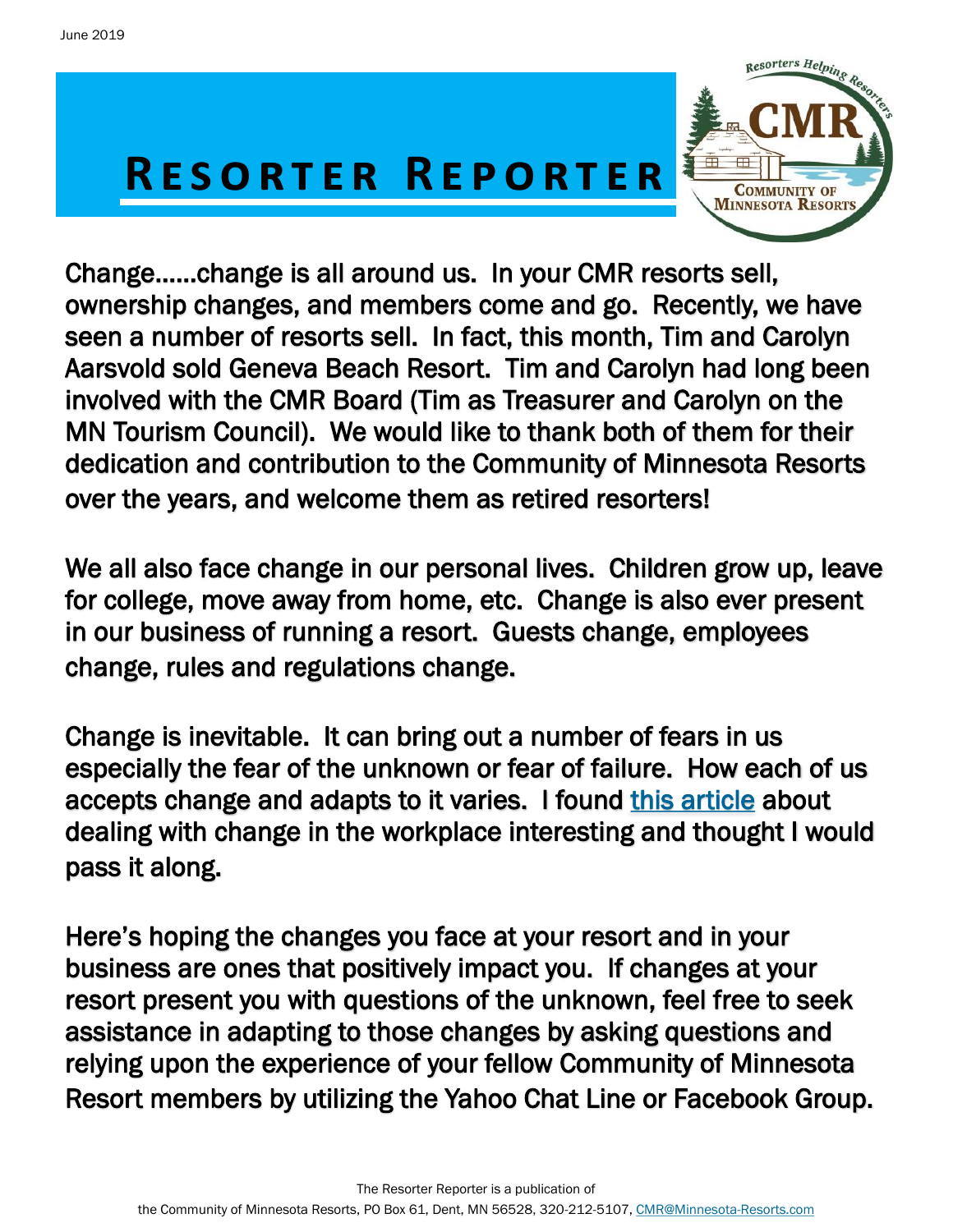The Community of Minnesota Resorts exists to help family owned and operated resorts in Minnesota to continue as a viable segment of the Minnesota tourism industry.

The Community of Minnesota Resorts' motto is: "Resorters Helping Resorters." "We believe that none of us alone is as smart as all of us together."

# Table Of Contents

| Change                             | P1 |  |
|------------------------------------|----|--|
| <b>Calendar of Events</b>          |    |  |
| Extra Week Means Extra Revenue     | PЗ |  |
| <b>Marketing Committee Update</b>  | P4 |  |
| Resorter of the Year Nominations   | P5 |  |
| New Wage Theft Law                 | P6 |  |
| <b>CMR Fall Conference</b>         | P6 |  |
| <b>EMT Events Update</b>           |    |  |
| <b>EMT Express</b>                 | P6 |  |
| <b>Woodland Stewardship Plan</b>   | P7 |  |
| <b>Upcoming Membership Renewal</b> | PЯ |  |

# New Format-Additional Content-Pertinent and Timely Information

The Community of Minnesota Resorts' newsletter, the Resorter Reporter, has changed. Here are some helpful hints for navigating the links in this newsletter.

When you click on a link to external content, you will be connected to that content. To return to the newsletter from that content, just close the new window that opened by clicking the back arrow in the upper left hand corner. You will then return to the Resorter Reporter.

# Community Of Minnesota Resorts Calendar of Events

| July 4       | 4th of July                                       |                                |
|--------------|---------------------------------------------------|--------------------------------|
| August 31    | <b>Membership Renewal Due Date</b>                |                                |
| September 1  | Resorter of the Year Nomination Deadline          | Calend                         |
| September 2  | <b>Labor Dav</b>                                  | MONDAY TUESDAY WEDNES<br>UNDAY |
| November 3-5 | <b>Fall Conference at Sugar Lake Lodge</b>        |                                |
|              | Make sure to mark your calendar for these events! |                                |

The Resorter Reporter is a publication of

the Community of Minnesota Resorts, PO Box 61, Dent, MN 56528, 320-212-5107, [CMR@Minnesota-Resorts.com](mailto:CMR@Minnesota-Resorts.com?subject=Community%20of%20Minnesota%20Resorts)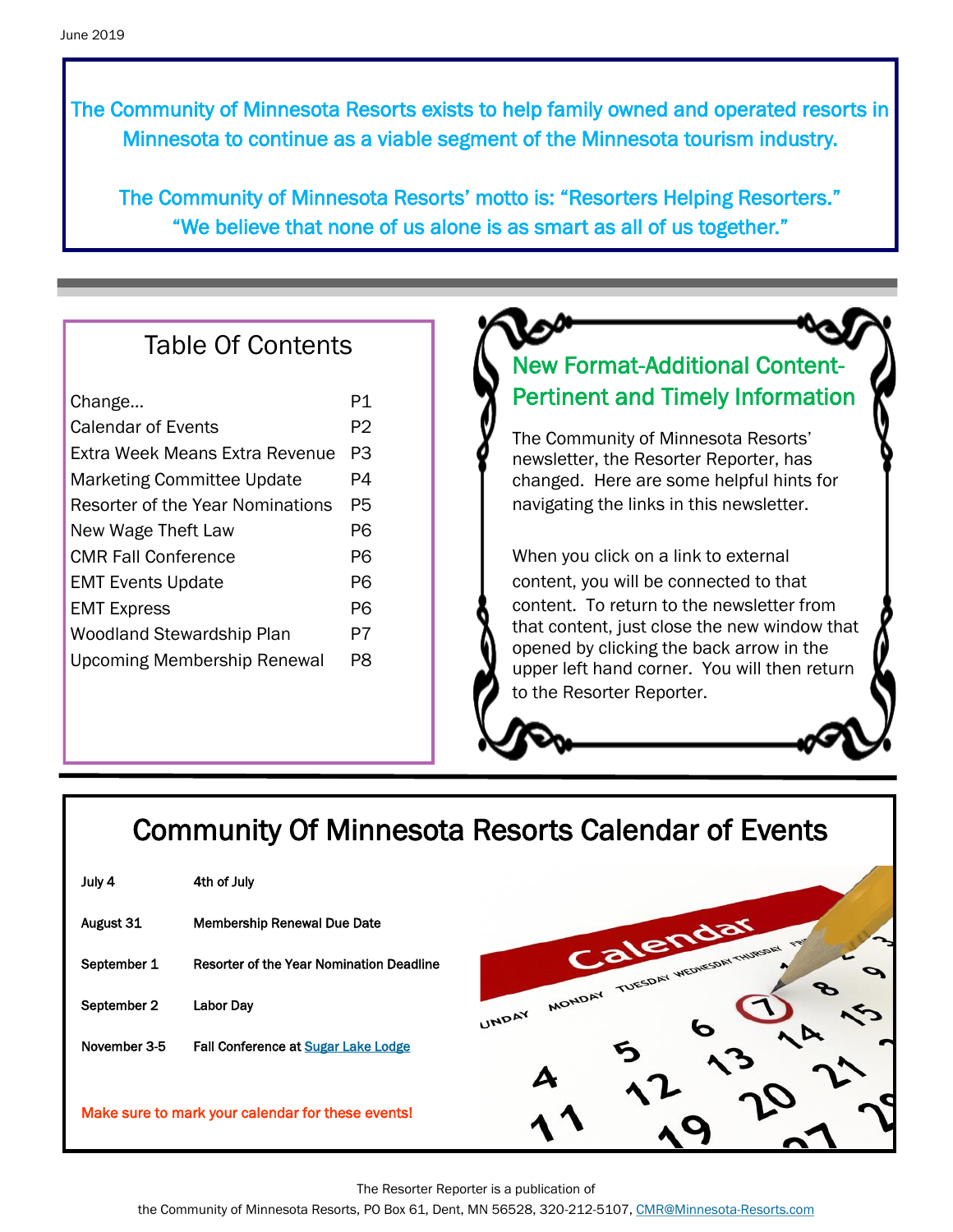Extra Week Means Extra Revenue-Handy Resorter Calendar

There had been discussion via the Yahoo Chat Line and Facebook Groups about the "Extra Week" that occurs in the summer every number of years, and next occurs in 2020.

## What is it?

Every few years, Memorial Day is early and Labor Day is later, so there is an extra week during resort season. This extra week is vitally important to resorts to enable them to capitalize on the added prime time week to garner additional revenue. This extra week is not available for re-booking purposes the next year, but it is an excellent way to fit in a large family reunion, or just get new guests into the resort for at least one year (and maybe use those guests from the extra week to then fill availability in the following year since the extra week guests cannot rebook).

It is not recommended to switch long term guests to this extra week because it is not a week that is able to be rebooked the next year, so a current guest that switches to the extra week, and gives up their regular week reservation, runs the risk of not being able to rebook the next year. Carefully managed, the extra week is a way to capitalize on prime time in the summer.

## How does it work?

Take a look at the Handy Resort Calendar in this link of the [Spring 2010 Minnesota](https://minnesota-resorts.com/wp-content/uploads/resorters/Vol%2026%20No%202%20-%20Spring%202010%20Interactive/FLASH/index.html?page=14)  [Resorter Magazine](https://minnesota-resorts.com/wp-content/uploads/resorters/Vol%2026%20No%202%20-%20Spring%202010%20Interactive/FLASH/index.html?page=14) on pages 14 and 15. It lays out each year through 2021 how the calendar falls for rebooking purposes each year. Note that in 2015 and 2020 the "Extra Week" that the calendar allows due to the way Memorial Day and Labor Day fall on the calendar.

What you do at your resort is pick when the "Extra Week" will be inserted into your 2020 calendar. Typically, most resorts state that the 4th of July guests always get the 4th of July in their week. So in 2020, those 4th of July guests arrive Saturday July 4th. Resorts then build their calendar from there. Frankly, well managed, the week can fall anywhere, but doesn't it make the most sense to have that week fall in prime summer versus anywhere else? Especially if you have different pricing for different seasons. It is typically easiest to have the extra week fall either before or after the 4th of July week.

We wanted to get this information out to everyone so they had it for rebooking purposes for 2020 as the "Extra Week" only comes once every number of years, and is vital to our businesses.

Have questions about how to manage the extra week? Feel free to email them to [CMR@Minnesota-Resorts.com.](mailto:CMR@Minnesota-Resorts.com?subject=Extra%20Week)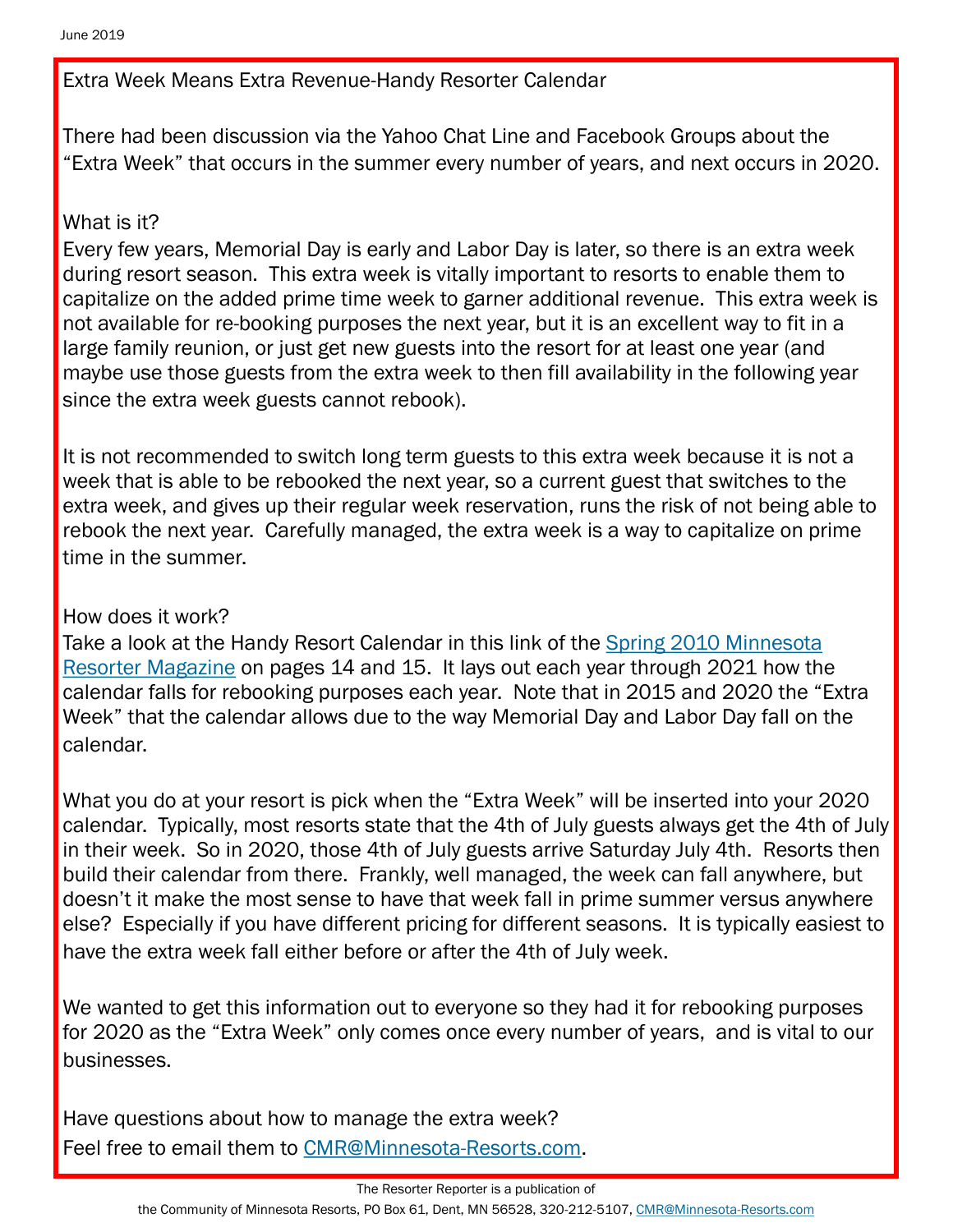

# **Update from your Marketing Committee and our Digital Marketing Liaison, Karen Senger**

### Marketing is Important

As you know, marketing your resort is important. Marketing the CMR is what your Marketing Committee does for you. And your CMR Marketing Committee has been working for you. Below is a quick update:

Blogs: Two blogs were posted to the CMR website: June 10: What to pack for your resort vacation (submitted by Caitlin Koenig) May 27: Unusual attractions in Minnesota Resort Country (submitted by Caitlin Koenig)

Facebook: Facebook can be an effective way to advertise. Although at this time the marketing dollars are being wisely spent in different mediums, they thought it would be a good idea to at least post on a regular basis. Therefore, they asked me to "share" to the CMR Facebook page the blogs that I post on the CMR website (Minnesota-Resorts.com) every two weeks. There will at least be fresh content to keep it fresh.

Ad Words: A pre-approved budget was authorized to aid in making the CMR website come up higher when potential guests do on-line searches.

CMR Website: The CMR Website address and phone number was added to the bottom of each page. I am working on beefing up some of the content on the Fishing Getaways and Family Vacation pages. If you have ideas, let me know.

Last Minute Openings (LMO): Some glitches to the LMO feature were corrected. So LMO away. It is working…. And it doesn't cost very much!

Submitted by: Karen Senger CMR Digital Marketing Liaison 218-256-2288 Ksenger56657@gmail.com

The Resorter Reporter is a publication of

the Community of Minnesota Resorts, PO Box 61, Dent, MN 56528, 320-212-5107, [CMR@Minnesota-Resorts.com](mailto:CMR@Minnesota-Resorts.com?subject=Community%20of%20Minnesota%20Resorts)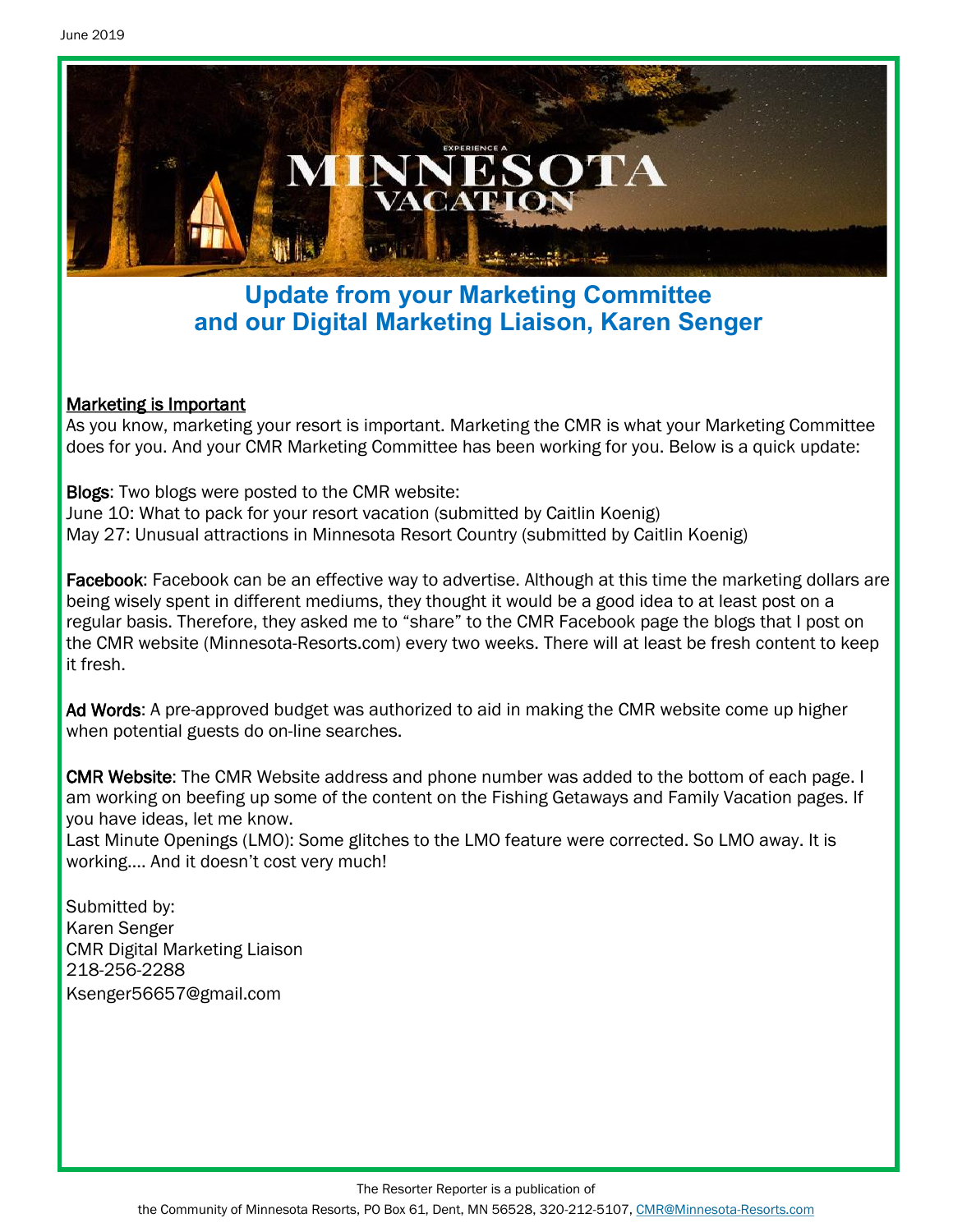.

# Resorter of the Year

**Nomination Submittal Deadline-September 1, 2019**

The Community of Minnesota Resorts (CMR) selects, through nominations by its members, one resort and resort owner(s) that have shown a dedication for the improvement of the Minnesota Resort Industry by adopting and carrying out business policies and practices that reflect a personal pride in the industry as a whole.

The nominees also live up to the organization's motto of "Resorters Helping Resorters" by involvement in community activities and by displaying a willingness to help other resort owners to successfully operate Minnesota resorts. Fill out a nomination form to to nominate the resorter who you feel should be "Resorter of the Year."

[Click here](https://minnesota-resorts.com/membership/) to be taken to the Membership page on the CMR site. Then click on the "Resorter Of The Year Nomination Packet" icon to print and fill out a nomination!

Completed nominations should be mailed to: Community of Minnesota Resorts P.O. Box 61 Dent, MN 56528 Attention: Resorter of the Year Committee

Nominations must be postmarked by September 1, 2019. The winner will be announced at the Fall Conference.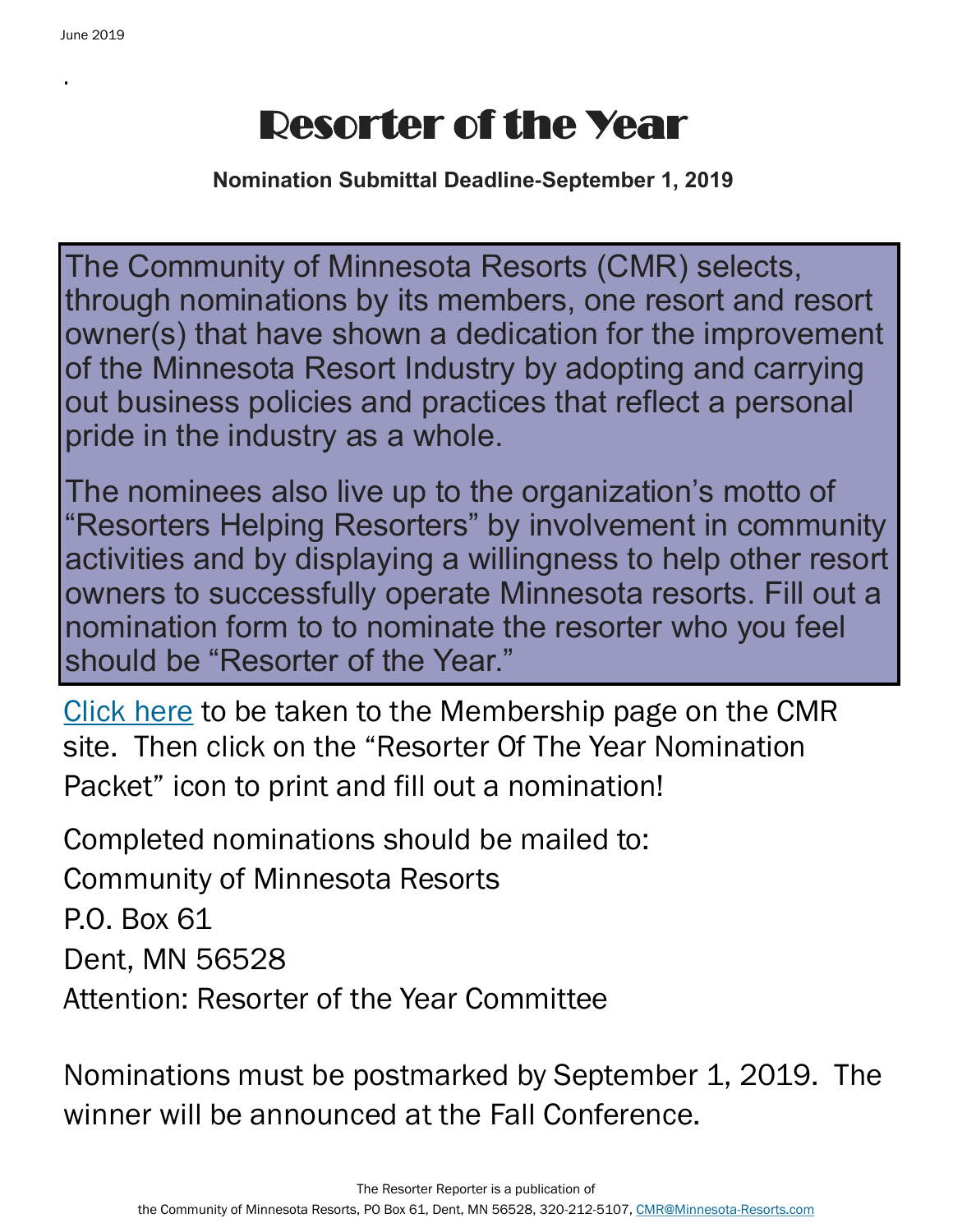# **MAY DEPARTMENT OF LABOR AND INDUSTRY**

*Minnesota recently enacted a new Wage Theft Law, which amends existing state labor laws and adds new wage and hour requirements, protections and sanctions. Beginning July 1, new requirements for all Minnesota employers include an employee notice requirement, plus additional information for already-required earnings statements and employer recordkeeping. Increased enforcement of state wage and hour laws and criminal penalties for employers that commit wage theft are also included in the new law. For more information, visit the Department of Labor and Industry Wage Theft Legislation 2019 and Summaries webpage at [www.dli.mn.gov/business/employment](http://www.dli.mn.gov/business/employment-practices/wage-theft-legislation-2019-and-summaries)[practices/wage-theft-legislation-2019-and-summaries](http://www.dli.mn.gov/business/employment-practices/wage-theft-legislation-2019-and-summaries)*.

Questions? Please contact:

#### **Dave Skovholt**

Outreach Coordinator | Labor Standards-**Minnesota Department of Labor and Industry** 443 Lafayette Road N., St. Paul, MN 55155 *Phone:* 651-470-5566 (cell) | *Web:* [www.dli.mn.gov/laborlaw](http://www.dli.mn.gov/laborlaw) *Email:* [david.skovholt@state.mn.us](mailto:david.skovholt@state.mn.us)

### Mark Your Calendars:

CMR Fall Conference November 3, 4 and 5 Sugar Lake Lodge Cohasset, MN (near Grand Rapids)

The season may be just beginning, but it is time to mark your calendars for the Fall Conference. As always we will have the vendor show, crackerbarrels, legislative fundraiser for Day On The Hill, and plenty of time to socialize and decompress after the season.

Speaker topics are being gathered now. We hope everyone can attend!

# What's going on in your neck of the woods?

Check out the Explore Minnesota Events Update by following this link to see what events are going on in your area and around the state.

### [Explore Minnesota Events Update](http://www.exploreminnesota.com/newsletter-sign-up/reports/events-report/)

Once at the site, just click on the most recent events update on the site and view your area's upcoming events.

### EMT Express

EMT Express provides biweekly news and tips for the people who market Minnesota tourism. Click [here](https://mn.gov/tourism-industry/resources/emt-express/emt-express-past-editions.jsp) to be taken to the EMT Express website page. Do you want the EMT Express delivered directly to your email address? Click [here.](https://mn.gov/tourism-industry/)



The Resorter Reporter is a publication of

the Community of Minnesota Resorts, PO Box 61, Dent, MN 56528, 320-212-5107, [CMR@Minnesota-Resorts.com](mailto:CMR@Minnesota-Resorts.com?subject=Community%20of%20Minnesota%20Resorts)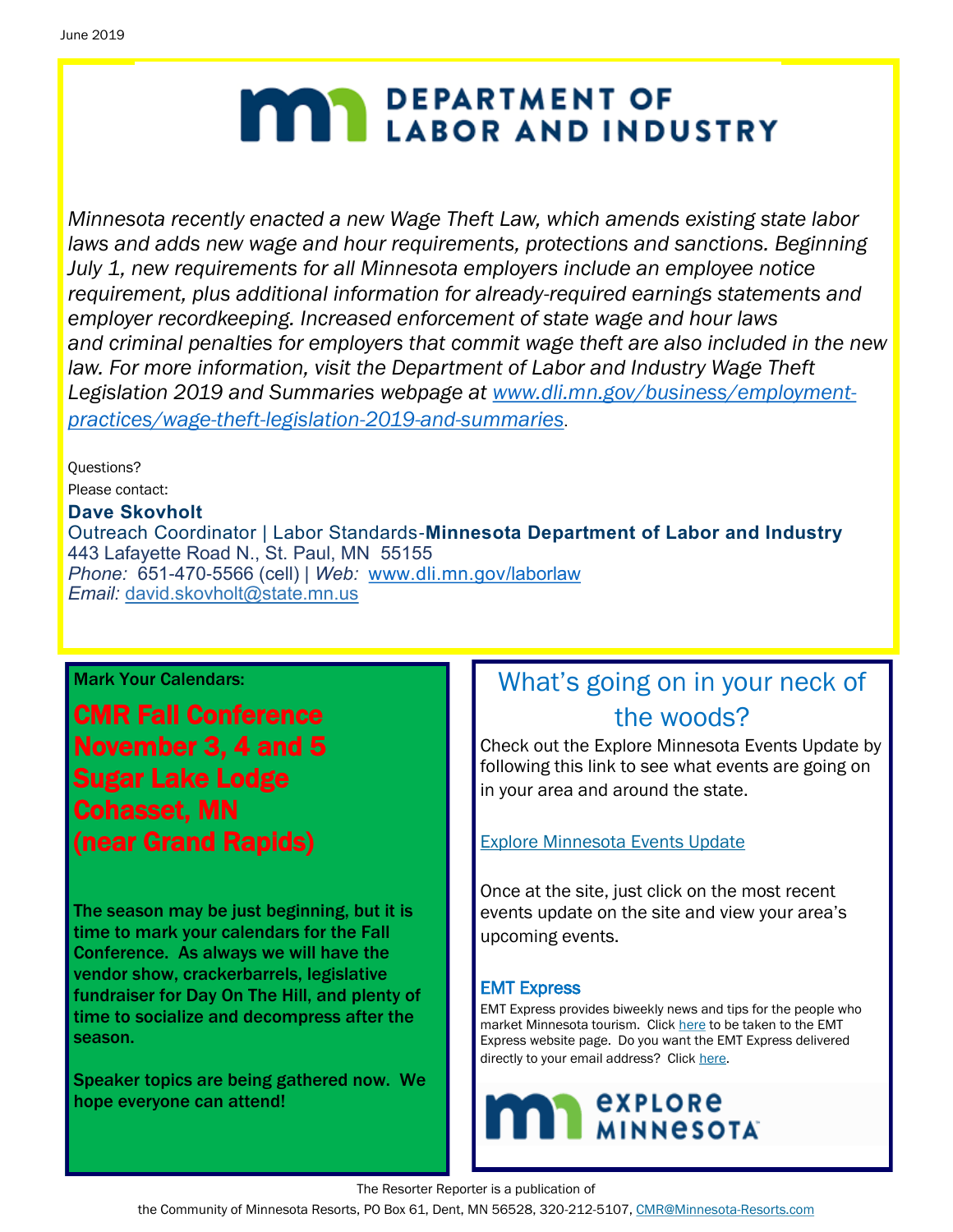## Woodland Stewardship Plan

### Helping Family Resorts Stay in Business



Family resorts on our lakes in Minnesota have been fostering the "good life" for generations. They provide a sanctuary for families who don't have a cabin up north. A place to gather, family resorts bring together friends and families, often a yearly tradition. Best of all, they allow Minnesotans and people from all over the country an opportunity to enjoy the great outdoors.

Family resorts are also important to Minnesota's environment. The woodlands of a family resort not only attract visitors, they keep the water in nearby lakes clean. Trees and leaves slow the movement of rain to the ground. This slower-moving rain picks up less sediment when it hits the soil. Additionally, forest soils are like a sponge and contain large pore spaces that trap sediment and pollutants. As a result, rainwater that leaves a forest to recharge lakes and rivers is clean. Clean water in lakes creates better fishing opportunities, an important amenity to visitors of family resorts.

Today, these lakeshore enterprises are facing tremendous odds to stay in business. Since their peak in 1970, the number of resorts in Minnesota has fallen by 75 percent as of 2010. A 2016 study by the University of Minnesota Tourism Center found that almost three-fourths of remaining resort owners were considering selling their resort in the next five to 10 years. Reasons for the decline include: aging of resort owners and complex issues relating to business succession; rising lakeshore property values and increasing property taxes; changing demographics and interests of customers for more diverse recreational activities; and impacts of declining lake water quality on game fish populations.

Minnesota Department of Natural Resources, through a federal grant, is working in collaboration with partners to help family resort owners in Minnesota's lake country actively manage their woods as a way to stay in business. By actively managing their woods, family resorts will provide more recreational opportunities, improve local water quality, increase wildlife habitat, incur tax relief, and possibly generate income. An added bonus, Minnesota's forests will stay intact and not be subdivided or converted.

Providing a Woodland Stewardship Plan is the first step to help resort owners actively manage their land. Woodland Stewardship Plans help landowners learn about their woods, identify projects to improve their woods, and when to do work. Unique plans are developed based on the property owner's goals for their woods. The plan helps the landowner keep their woods healthy and beautiful. Plans are written for woodland owners with 20 to 5,000 acres where at least 10 acres have or will have trees.

Landowners who have a plan written in the last 10 years can receive financial assistance. The Sustainable Forest Incentives Act provides annual incentive payments to encourage landowners to keep their wooded areas undeveloped. Private landowners can receive a payment for each acre of qualifying forest land they enroll. In return, they agree not to develop enrolled land and to follow their Woodland Stewardship Plan.

Deb Theisen, owner of Pine Park Resort near Park Rapids, helped forge the development of the Family Resort Project to promote woodland stewardship on family resort lands. As the Minnesota Forest Resources Council's resort and tourism representative, she challenged the council to take a more active role in connecting the sustainable management of forests with the recreational interests across the state. This project, "Protecting Minnesota's Family Lake Resorts and Enhancing Local Tourism," will be developed through a collaborative effort over the next three years. The goal of this project is to have 30 Woodland Stewardship Plans developed for resorts with more than 20 acres in the 14-County project area.

Family resort owners interested in actively managing their woods and getting a Woodland Stewardship Plan should contact their local DNR forester. Find a local forester at [mndnr.gov/woodlands/cfm-map.html.](https://www.dnr.state.mn.us/woodlands/cfm-map.html)